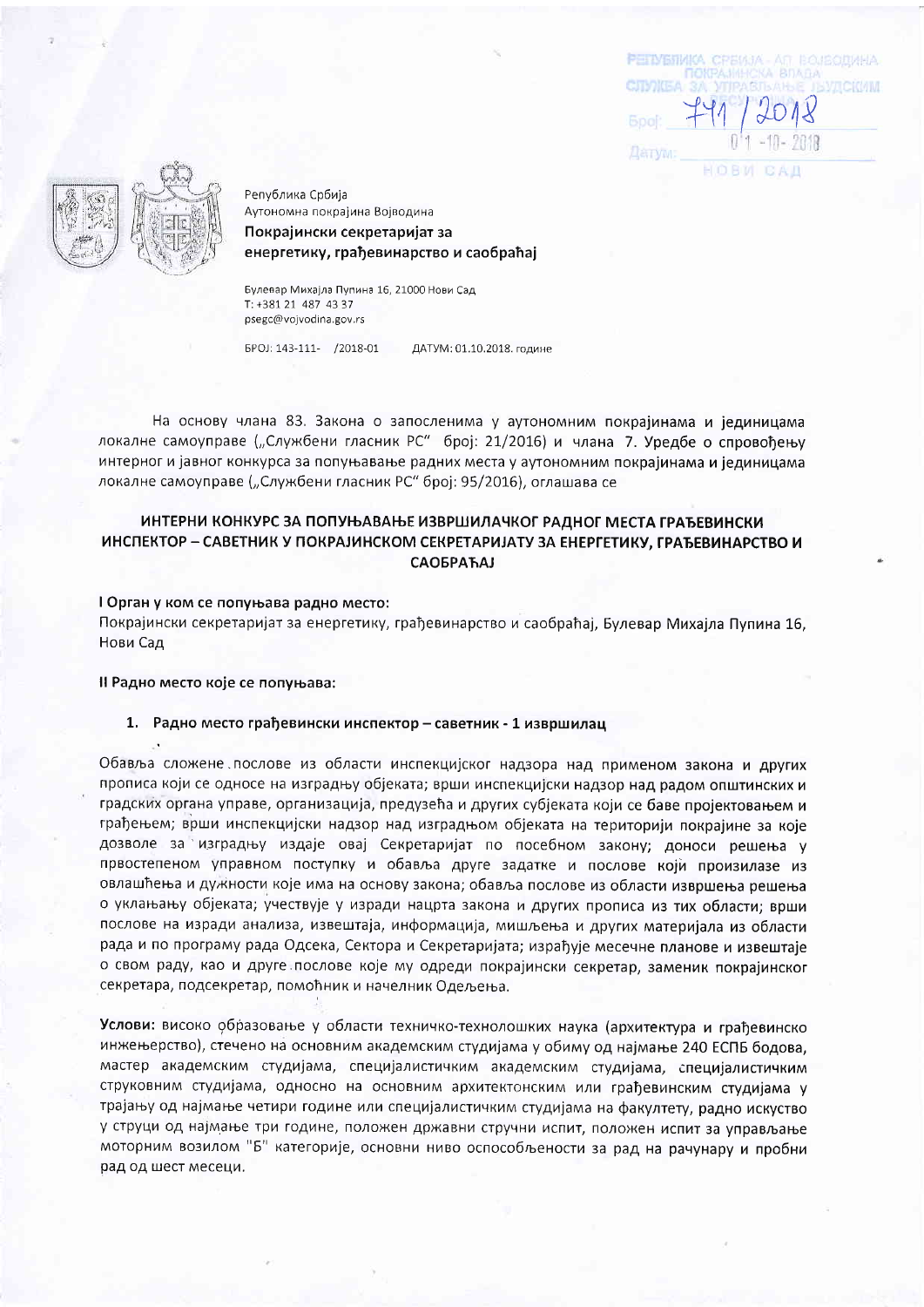Општи услови за рад у органима Аутономне покрајине Војводине: да је учесник интерног конкурса пунолетан држављанин Републике Србије; да има прописано образовање, да није правоснажно осуђиван на безусловну казну затвора од најмање шест месеци и да му раније није престајао радни однос у државном органу, односно органу аутономне покрајине и јединице локалне самоуправе, због теже повреде дужности из радног односа.

### III У изборном поступку проверавају се оспособљености, знања и вештина кандидата и то: У изборном поступку проверавају се:

-Познавање Закона о планирању и изградњи, ("Службени гласник РС", број 72/09, 81/09,64/10,24/11,121/12,42/13,50/13,98/13,132/14,145/14) и подзаконски акти који су донети у складу са одредбама Закона о планирању и изградњи - писмено и практично; познавање Закона о озакоњењу објеката ("Службени гласник РС" број 96/2015) - писмено; познавање Закон о инспекцијском надзору; познавање Закона о општем управном поступку ("Службени гласник РС" број 18/2016) - писмено; организација покрајинске управе - писмено и вештина комуникације - усмено.

-Познавање рада на рачунару- увидом у приложени доказ уколико кандидат поседује доказ о познавању рада на рачунару (уверење, сертификат, потврда и сл.), а уколико кандидат не поседује, провера познавања рада на рачунару извршиће се писменим путем;

IV Место рада: Нови Сад, Булевар Михајла Пупина 16.

V Рок за подношење пријаве на интерни конкурс: рок за подношење пријава је 8 дана и почиње да тече наредног дана од дана када је интерни конкурс оглашен на огласној табли у седишту аутономне покрајине, односно рок за подношење пријава почиње 02. октобра 2018. године, а истиче 09. октобра 2018. године.

VI Лице које је задужено за давање обавештења: Смиљка Бабић, телефон: 021/487 4198.

VII Датум оглашавања: 01. октобра 2018. године.

VIII Адреса на коју се подноси пријава: Покрајински секретаријат за енергетику, грађевинарство и саобраћај, Булевар Михајла Пупина 16, 21000 Нови Сад, са назнаком "за интерни конкурс за попуњавање радног места грађевински инспектор - саветник - 1 извршилац".

### IX Докази који се прилажу уз пријаву на интерни конкурс:

1. Потписана пријава са адресом становања, контакт телефоном, е mail адресом и потписаном изјавом у којој се учесник интерног конкурса опредељује да ли ће сам прибавити доказе о чињеницама о којима се води службена евиденција или ће то орган учинити уместо њега;

2. биографија са наводима о досадашњем радном искуству;

3. оригинал или оверена фотокопија уверења о држављанству, не старије од 6 месеци;

4. фотокопија личне карте односно испис очитане биометријске личне карте;

5. оригинал или оверена фотокопија уверења МУП-а да кандидат није осуђиван на безусловну казну затвора од најмање шест месеци, не старије од 6 месеци;

6. оригинал или оверена фотокопија дипломе којим се потврђује стручна спрема;

7. оригинал или оверена фотокопија уверења о положеном државном стручном испиту;

8. оригинал или оверена фотокопија уверења о положеном испиту за инспектора

9. оригинал или оверена фотокопија уверења о познавању рада на рачунару;

10. фотокопије доказа о најмање 3 године радног искуства у струци (потврде, решења, уговори, копија радне књижице и други акти из којих се може утврдити на којим пословима, са којом стручном спремом и у ком периоду је стечено радно искуство);